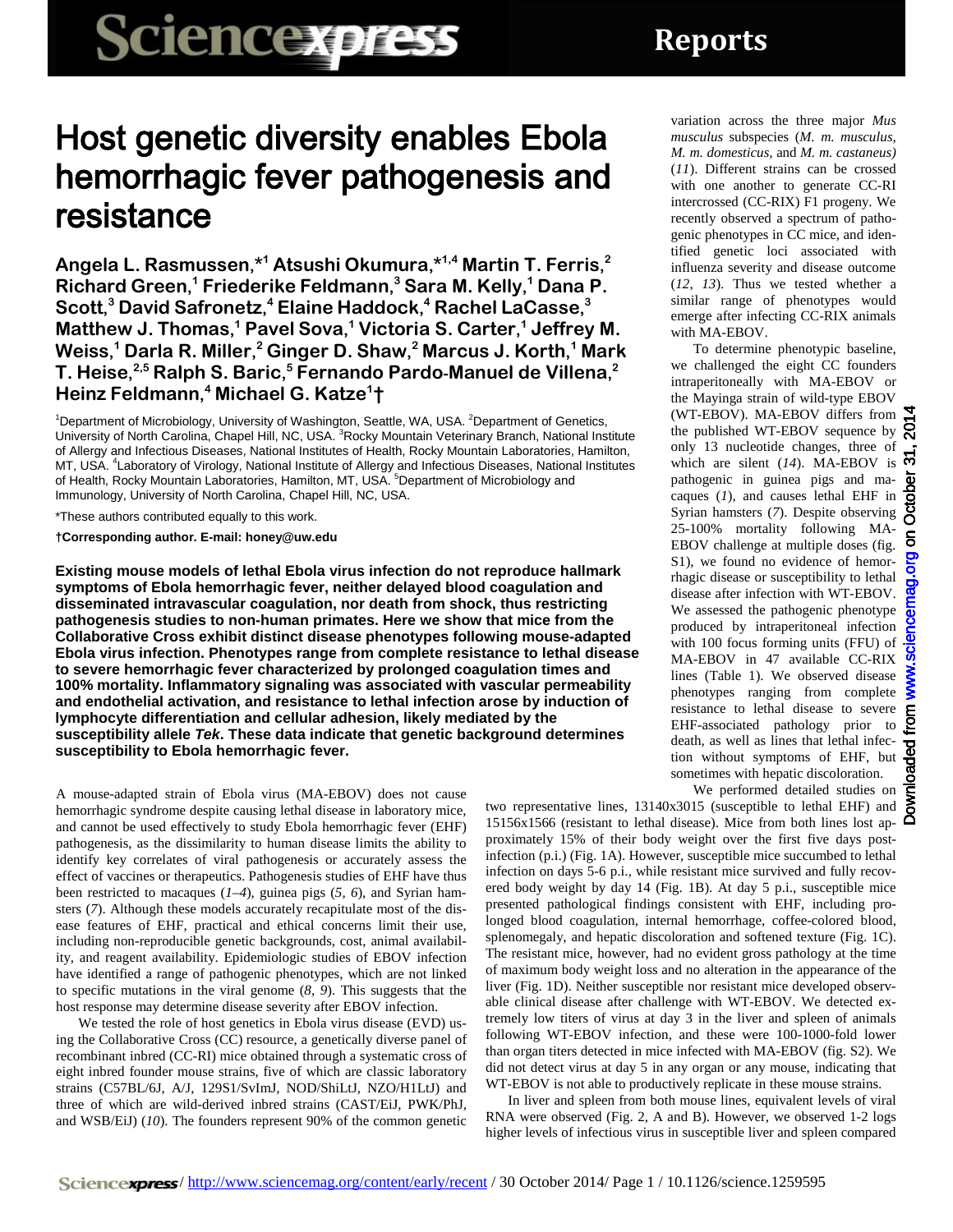to resistant liver and spleen after virus titration by focus forming assay when infectious virion production became detectable on day 3 (Fig. 2, C and D), suggesting that resistance may be associated with a defect in virion assembly, secretion, or other post-transcriptional processes. We confirmed this finding by staining liver sections from susceptible and resistant mice on day 5 p.i. for VP40, the viral matrix protein. We observed substantially less VP40 staining in resistant liver (Fig.2, E and F) compared to susceptible liver (Fig. 2, G and H, and fig. S3). Sequence analysis showed no nucleotide changes between virus genomes in either line, indicating that these effects cannot be readily attributed to selection of quasispecies with different viral fitness (table S1). Despite significant differences in infectious virus titers between the two mouse lines, we observed similar levels of inflammation and apoptosis in spleen and liver, although the two lines displayed distinct histopathology (figs. S4 to S6). Despite similar organ tropism, virus infection occurred in different hepatic cell types in the two mouse lines. Susceptible mice had viral antigen in essentially every hepatocyte (Fig. 2F and table S2), while resistant mice viral antigen was restricted to cells that lack typical hepatocyte morphology, most likely endothelial cells and Kupffer cells (Fig. 2G), consistent with low-pathogenicity Reston virus infection (*15*). Possibly in resistant mice, infected hepatic endothelial cell and macrophage responses limit virus production and control systemic inflammation and coagulopathy. Widespread hepatic infection in susceptible mice may explain how they both produce increased amounts of infectious virus and induce dysregulated coagulation pathways.

We quantified the extent of coagulopathy by measuring blood clotting times. On days 5-6 p.i., susceptible mice showed significantly prolonged thrombin time (TT), prothrombin time (PTT), and activated partial thromboplastin time (aPTT) compared to resistant and C57BL/6J mice (Fig. 3, A to C). An initial spike in serum fibrinogen levels in susceptible mice on day 3 p.i. was followed by a precipitous drop (Fig. 3D) prior to death. This increase may be due to compensatory fibrinogen production in response to hepatic cell death and consequent clotting factor depletion, consistent with observations in other EHF models in which severe hemorrhage and coagulopathy typically peaks within 48 hours preceding death (*3*, *7*).

We investigated transcriptional host responses linked to disease outcome in the CC-RIX lines. Significant differentially expressed genes relative to time-matched mock-infected samples (FDR-adjusted p-value  $\leq$  0.05; fold change  $>$ 1.5) in both spleen and liver were 10-100 fold higher number of DEG in susceptible mice than resistant mice (Fig. 4, A and B , and supplementary data 2 and 3). These data suggest that EHF is characterized by earlier induction of a larger magnitude transcriptional response. In susceptible mice relative to resistant mice, genes associated with EBOV infection were differentially induced. Early in infection in the spleens of susceptible mice at day 1 p.i., we observed enrichment of p38 MAPK and ERK signaling, processes that stimulate productive EBOV infection (*16*, *17*). Additionally we observed increased NFkB expression and induction of proinflammatory processes, which may reflect early targets of infection in the secondary lymphoid organs. By day 3 p.i. in both liver and spleen, inflammatory pathways became increasingly enriched in susceptible mice, as did pathways associated with cell death, including those associated with cytotoxicity and apoptosis in macrophages and endothelial cells. Both resistant and susceptible lines induced multiple immune pathways in the spleen. By day 5, although differential gene expression peaked in both lines, the gene sets involved were distinct and probably reflect different courses of disease.

We identified differentially expressed genes unique to susceptible mice in liver and observed enrichment in genes related to vascular integrity at days 3 and 5, including the endothelial tyrosine kinases *Tie1* and *Tek* (*Tie2*). *Tie1* and *Tek* expression was depressed compared with levels in mock-infected animals at day 5, concurrent with the onset of coagulopathy. We used Ingenuity Pathway Analysis (IPA) software to generate networks predicting molecular activity (*18*), and predicted activation of processes associated with vascular differentiation and endothelial activation, IL-6-mediated inflammation, and bleeding, and inhibition of pathways associated with vascular integrity and inflammatory regulation in susceptible livers (fig. S7). TIE1 and TEK signaling promote activation of coagulation factors, such as thrombin (F2), tissue factor (F3), and protease activated receptors 1, 3, and 4 (PAR1/F2R, PAR3/F2RL2, PAR4/F2RL3) (*19*), which have been mechanistically implicated in coagulopathies mediated by EBOV and other viruses (*4*, *20*), and are differentially regulated in these mice (fig. S8). *Tie1* and *Tek* expression was consistently elevated in resistant mouse spleens, implying that endothelial signaling regulation and vascular leakage contributes to disease resistance in susceptible mice.

In livers from resistant mice at day 5, gene expression associated with vascular density and angiogenesis increased, suggesting that this line effectively controls vascular leakage, potentially through repair or structural maintenance of blood vessels. It seems likely that restriction of MA-EBOV infection to endothelial and Kupffer cells in resistant mice prevents induction of hepatocyte-specific molecules that enhance systemic inflammation, thrombocytopenia, and coagulopathy.

We investigated the genomes and found that the *Tie1* alleles across the eight CC founders are from all three *Mus musculus* subspecies, and are highly divergent from one another (*21*), which prevented us from identifying significant relationships between *Tie1* alleles and phenotype. In contrast, *Tek* alleles in the CC-RIX are derived from only two subspecies: *M. m. domesticus* and *M.m. musculus,* and are very different from one another. Distinct *Tek* alleles were previously associated with inflammatory coagulopathies and vascular dysfunction (*22*–*26*). In our preliminary analysis, we identified statistically significant relationships between subspecific *Tek* alleles and initial onset of weight loss (ANOVA,  $F_{2,31} = 5.581$ ,  $p = 0.0085$ ), average day of death (ANOVA  $F_{2,34} = 10.519$ ,  $p = 0.00028$ ), and mortality (ANOVA  $F_{2,37} = 8.5553$ ,  $p =$ 0.0008) (fig. S9).

Here, we reproduced EHF in a mouse model that will allow linkage of specific genetic polymorphisms to tropism, infectious virus production, cell type-specific responses, and phenotypic outcome. The CC model provides a unique platform to map susceptibility alleles in the context of EHF pathogenesis, and rapidly apply these findings to the development of candidate therapeutics and vaccines. Ongoing screening activities in CC-RIX mice will identify additional genetic loci that contribute to hemorrhagic disease, lethality, or resistance to severe disease.

The frequency of different pathological manifestations across the 47 CC-RIX lines screened so far are similar in variety and proportion to the spectrum of clinical disease observed in patients with Ebola virus disease in the 2014 West Africa outbreak, with hemorrhagic symptoms appearing in 30-50% of patients (*27*, *28*). Although we cannot rule out the possibility that human survivors have pre-existing immunity to EBOV or a related virus, our data suggest that genetic factors play a significant role in determining disease outcome in naïve individuals without prior exposure or immunologic priming.

While we have not yet screened CC-RIX mice for susceptibility to other ebolavirus species, we anticipate that we would observe a similar distribution of pathogenic phenotypes following infection with viruses that are capable of replicating in mice. The current 2014 West Africa outbreak is caused by the same species of ebolavirus as the MA-EBOV used in this screen. There are also similarities in the spectrum of disease observed in CC-RIX mice infected with MA-EBOV and in clinical cases in the current outbreak. The model described in this paper can be implemented promptly to identify genetic markers, conduct meticulous pathogenesis studies, and evaluate therapeutic strategies that have broadspectrum antiviral activity against all Zaire ebolaviruses, including the virus responsible for the current West Africa outbreak.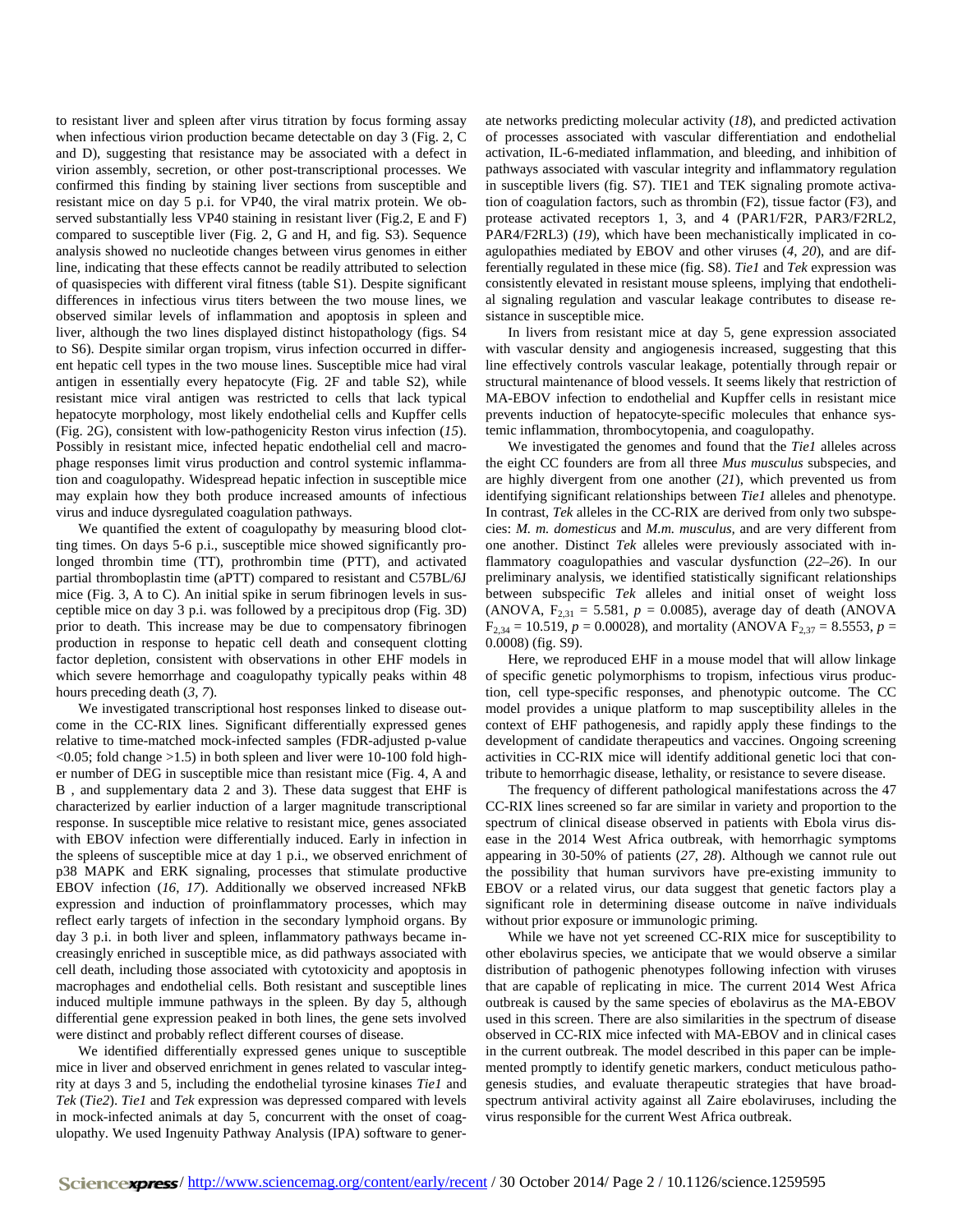## **References and Notes**

- 1. M. Bray, S. Hatfill, L. Hensley, J. W. Huggins, Haematological, biochemical and coagulation changes in mice, guinea-pigs and monkeys infected with a mouse-adapted variant of Ebola Zaire virus. *J. Comp. Pathol.* **125**, 243–253 (2001). [Medline](http://www.ncbi.nlm.nih.gov/entrez/query.fcgi?cmd=Retrieve&db=PubMed&list_uids=11798241&dopt=Abstract) [doi:10.1053/jcpa.2001.0503](http://dx.doi.org/10.1053/jcpa.2001.0503)
- 2. J. Y. Yen, S. Garamszegi, J. B. Geisbert, K. H. Rubins, T. W. Geisbert, A. Honko, Y. Xia, J. H. Connor, L. E. Hensley, Therapeutics of Ebola hemorrhagic fever: Whole-genome transcriptional analysis of successful disease mitigation. *J. Infect. Dis.* **204** (Suppl 3), S1043–S1052 (2011)[.](http://www.ncbi.nlm.nih.gov/entrez/query.fcgi?cmd=Retrieve&db=PubMed&list_uids=21987740&dopt=Abstract) [Medline](http://www.ncbi.nlm.nih.gov/entrez/query.fcgi?cmd=Retrieve&db=PubMed&list_uids=21987740&dopt=Abstract) [doi:10.1093/infdis/jir345](http://dx.doi.org/10.1093/infdis/jir345)
- 3. H. Ebihara, B. Rockx, A. Marzi, F. Feldmann, E. Haddock, D. Brining, R. A. LaCasse, D. Gardner, H. Feldmann, Host response dynamics following lethal infection of rhesus macaques with Zaire ebolavirus. *J. Infect. Dis.* **204** (Suppl 3), S991–S999 (2011). [Medline](http://www.ncbi.nlm.nih.gov/entrez/query.fcgi?cmd=Retrieve&db=PubMed&list_uids=21987781&dopt=Abstract) [doi:10.1093/infdis/jir336](http://dx.doi.org/10.1093/infdis/jir336)
- 4. T. W. Geisbert, H. A. Young, P. B. Jahrling, K. J. Davis, E. Kagan, L. E. Hensley, Mechanisms underlying coagulation abnormalities in ebola hemorrhagic fever: Overexpression of tissue factor in primate monocytes/macrophages is a key event. *J. Infect. Dis.* **188**, 1618–1629 (2003[\).](http://www.ncbi.nlm.nih.gov/entrez/query.fcgi?cmd=Retrieve&db=PubMed&list_uids=14639531&dopt=Abstract) [Medline](http://www.ncbi.nlm.nih.gov/entrez/query.fcgi?cmd=Retrieve&db=PubMed&list_uids=14639531&dopt=Abstract) [doi:10.1086/379724](http://dx.doi.org/10.1086/379724)
- 5. B. M. Connolly, K. E. Steele, K. J. Davis, T. W. Geisbert, W. M. Kell, N. K. Jaax, P. B. Jahrling, Pathogenesis of experimental Ebola virus infection in guinea pigs. *J. Infect. Dis.* **179** (Suppl 1), S203–S217 (1999). [Medline](http://www.ncbi.nlm.nih.gov/entrez/query.fcgi?cmd=Retrieve&db=PubMed&list_uids=9988186&dopt=Abstract) [doi:10.1086/514305](http://dx.doi.org/10.1086/514305)
- 6. E. Ryabchikova, L. Kolesnikova, M. Smolina, V. Tkachev, L. Pereboeva, S. Baranova, A. Grazhdantseva, Y. Rassadkin, Ebola virus infection in guinea pigs: Presumable role of granulomatous inflammation in pathogenesis. *Arch. Virol.* **141**, 909–921 (1996). [Medline](http://www.ncbi.nlm.nih.gov/entrez/query.fcgi?cmd=Retrieve&db=PubMed&list_uids=8678836&dopt=Abstract) [doi:10.1007/BF01718165](http://dx.doi.org/10.1007/BF01718165)
- 7. H. Ebihara, M. Zivcec, D. Gardner, D. Falzarano, R. LaCasse, R. Rosenke, D. Long, E. Haddock, E. Fischer, Y. Kawaoka, H. Feldmann, A Syrian golden hamster model recapitulating ebola hemorrhagic fever. *J. Infect. Dis.* **207**, 306–318 (2013). [Medline](http://www.ncbi.nlm.nih.gov/entrez/query.fcgi?cmd=Retrieve&db=PubMed&list_uids=23045629&dopt=Abstract) [doi:10.1093/infdis/jis626](http://dx.doi.org/10.1093/infdis/jis626)
- 8. E. M. Leroy, S. Baize, E. Mavoungou, C. Apetrei, Sequence analysis of the GP, NP, VP40 and VP24 genes of Ebola virus isolated from deceased, surviving and asymptomatically infected individuals during the 1996 outbreak in Gabon: Comparative studies and phylogenetic characterization. *J. Gen. Virol.* **83**, 67–73 (2002). [Medline](http://www.ncbi.nlm.nih.gov/entrez/query.fcgi?cmd=Retrieve&db=PubMed&list_uids=11752702&dopt=Abstract)
- 9. E. M. Leroy, S. Baize, V. E. Volchkov, S. P. Fisher-Hoch, M. C. Georges-Courbot, J. Lansoud-Soukate, M. Capron, P. Debré, J. B. McCormick, A. J. Georges, Human asymptomatic Ebola infection and strong inflammatory response. *Lancet* **355**, 2210–2215 (2000). [Medline](http://www.ncbi.nlm.nih.gov/entrez/query.fcgi?cmd=Retrieve&db=PubMed&list_uids=10881895&dopt=Abstract) [doi:10.1016/S0140-](http://dx.doi.org/10.1016/S0140-6736(00)02405-3) [6736\(00\)02405-3](http://dx.doi.org/10.1016/S0140-6736(00)02405-3)
- 10. Collaborative Cross Consortium, The genome architecture of the Collaborative Cross mouse genetic reference population. *Genetics* **190**, 389– 401 (2012). [Medline](http://www.ncbi.nlm.nih.gov/entrez/query.fcgi?cmd=Retrieve&db=PubMed&list_uids=22345608&dopt=Abstract) [doi:10.1534/genetics.111.132639](http://dx.doi.org/10.1534/genetics.111.132639)
- 11. A. Roberts, F. Pardo-Manuel de Villena, W. Wang, L. McMillan, D. W. Threadgill, The polymorphism architecture of mouse genetic resources elucidated using genome-wide resequencing data: implications for QTL discovery and systems genetics. *Mamm. Genome: official journal of the International Mamm*. *Genome Society* **18**, 473 (2007).
- 12. D. Bottomly *et al.*, Expression quantitative trait Loci for extreme host response to influenza a in pre-collaborative cross mice. *G3* **2**, 213 (2012).
- 13. M. T. Ferris, D. L. Aylor, D. Bottomly, A. C. Whitmore, L. D. Aicher, T. A. Bell, B. Bradel-Tretheway, J. T. Bryan, R. J. Buus, L. E. Gralinski, B. L. Haagmans, L. McMillan, D. R. Miller, E. Rosenzweig, W. Valdar, J. Wang, G. A. Churchill, D. W. Threadgill, S. K. McWeeney, M. G. Katze, F. Pardo-Manuel de Villena, R. S. Baric, M. T. Heise, Modeling host genetic regulation of influenza pathogenesis in the collaborative cross. *PLOS Pathog.* **9**, e1003196 (2013). [Medline](http://www.ncbi.nlm.nih.gov/entrez/query.fcgi?cmd=Retrieve&db=PubMed&list_uids=23468633&dopt=Abstract) [doi:10.1371/journal.ppat.1003196](http://dx.doi.org/10.1371/journal.ppat.1003196)
- 14. H. Ebihara, A. Takada, D. Kobasa, S. Jones, G. Neumann, S. Theriault, M. Bray, H. Feldmann, Y. Kawaoka, Molecular determinants of Ebola virus virulence in mice. *PLOS Pathog.* **2**, e73 (2006). [Medline](http://www.ncbi.nlm.nih.gov/entrez/query.fcgi?cmd=Retrieve&db=PubMed&list_uids=16848640&dopt=Abstract) [doi:10.1371/journal.ppat.0020073](http://dx.doi.org/10.1371/journal.ppat.0020073)
- 15. A. Groseth, A. Marzi, T. Hoenen, A. Herwig, D. Gardner, S. Becker, H. Ebihara, H. Feldmann, The Ebola virus glycoprotein contributes to but is not sufficient for virulence in vivo. *PLOS Pathog.* **8**, e1002847 (2012). [Medline](http://www.ncbi.nlm.nih.gov/entrez/query.fcgi?cmd=Retrieve&db=PubMed&list_uids=22876185&dopt=Abstract) [doi:10.1371/journal.ppat.1002847](http://dx.doi.org/10.1371/journal.ppat.1002847)
- 16. J. C. Johnson, O. Martinez, A. N. Honko, L. E. Hensley, G. G. Olinger, C. F. Basler, Pyridinyl imidazole inhibitors of p38 MAP kinase impair viral entry and reduce cytokine induction by Zaire ebolavirus in human dendritic cells.

*Antiviral Res.* **107**, 102–109 (2014). [Medline](http://www.ncbi.nlm.nih.gov/entrez/query.fcgi?cmd=Retrieve&db=PubMed&list_uids=24815087&dopt=Abstract) [doi:10.1016/j.antiviral.2014.04.014](http://dx.doi.org/10.1016/j.antiviral.2014.04.014)

17. J. E. Strong, G. Wong, S. E. Jones, A. Grolla, S. Theriault, G. P. Kobinger, H. Feldmann, Stimulation of Ebola virus production from persistent infection through activation of the Ras/MAPK pathway. *Proc. Natl. Acad. Sci. U.S.A.* **105**, 17982–17987 (2008). [Medline](http://www.ncbi.nlm.nih.gov/entrez/query.fcgi?cmd=Retrieve&db=PubMed&list_uids=18981410&dopt=Abstract) [doi:10.1073/pnas.0809698105](http://dx.doi.org/10.1073/pnas.0809698105)

- 19. T. N. Sato, Y. Tozawa, U. Deutsch, K. Wolburg-Buchholz, Y. Fujiwara, M. Gendron-Maguire, T. Gridley, H. Wolburg, W. Risau, Y. Qin, Distinct roles of the receptor tyrosine kinases Tie-1 and Tie-2 in blood vessel formation. *Nature* **376**, 70–74 (1995). [Medline](http://www.ncbi.nlm.nih.gov/entrez/query.fcgi?cmd=Retrieve&db=PubMed&list_uids=7596437&dopt=Abstract) [doi:10.1038/376070a0](http://dx.doi.org/10.1038/376070a0)
- 20. S. Antoniak, N. Mackman, Coagulation, protease-activated receptors, and viral myocarditis. *J. Cardiovasc. Transl. Res.* **7**, 203–211 (2014). [Medline](http://www.ncbi.nlm.nih.gov/entrez/query.fcgi?cmd=Retrieve&db=PubMed&list_uids=24203054&dopt=Abstract) [doi:10.1007/s12265-013-9515-7](http://dx.doi.org/10.1007/s12265-013-9515-7)
- 21. H. Yang, J. R. Wang, J. P. Didion, R. J. Buus, T. A. Bell, C. E. Welsh, F. Bonhomme, A. H. Yu, M. W. Nachman, J. Pialek, P. Tucker, P. Boursot, L. McMillan, G. A. Churchill, F. P. de Villena, Subspecific origin and haplotype diversity in the laboratory mouse. *Nat. Genet.* **43**, 648–655 (2011). [Medline](http://www.ncbi.nlm.nih.gov/entrez/query.fcgi?cmd=Retrieve&db=PubMed&list_uids=21623374&dopt=Abstract) [doi:10.1038/ng.847](http://dx.doi.org/10.1038/ng.847)
- 22. P. Brouillard, B. R. Olsen, M. Vikkula, High-resolution physical and transcript map of the locus for venous malformations with glomus cells (VMGLOM) on chromosome 1p21-p22. *Genomics* **67**, 96–101 (2000[\).](http://www.ncbi.nlm.nih.gov/entrez/query.fcgi?cmd=Retrieve&db=PubMed&list_uids=10945476&dopt=Abstract) [Medline](http://www.ncbi.nlm.nih.gov/entrez/query.fcgi?cmd=Retrieve&db=PubMed&list_uids=10945476&dopt=Abstract) [doi:10.1006/geno.2000.6232](http://dx.doi.org/10.1006/geno.2000.6232)
- 23. J. M. Flanagan, D. M. Frohlich, T. A. Howard, W. H. Schultz, C. Driscoll, R. Nagasubramanian, N. A. Mortier, A. C. Kimble, B. Aygun, R. J. Adams, R. W. Helms, R. E. Ware, Genetic predictors for stroke in children with sickle cell anemia. *Blood* **117**, 6681–6684 (2011). [Medline](http://www.ncbi.nlm.nih.gov/entrez/query.fcgi?cmd=Retrieve&db=PubMed&list_uids=21515823&dopt=Abstract) [doi:10.1182/blood-2011-](http://dx.doi.org/10.1182/blood-2011-01-332205) [01-332205](http://dx.doi.org/10.1182/blood-2011-01-332205)
- 24. V. G. Nolan, A. Adewoye, C. Baldwin, L. Wang, Q. Ma, D. F. Wyszynski, J. J. Farrell, P. Sebastiani, L. A. Farrer, M. H. Steinberg, Sickle cell leg ulcers: Associations with haemolysis and SNPs in Klotho, TEK and genes of the TGF-beta/BMP pathway. *Br. J. Haematol.* **133**, 570–578 (2006). [Medline](http://www.ncbi.nlm.nih.gov/entrez/query.fcgi?cmd=Retrieve&db=PubMed&list_uids=16681647&dopt=Abstract) [doi:10.1111/j.1365-2141.2006.06074.x](http://dx.doi.org/10.1111/j.1365-2141.2006.06074.x)
- 25. M. Vikkula, L. M. Boon, K. L. Carraway 3rd, J. T. Calvert, A. J. Diamonti, B. Goumnerov, K. A. Pasyk, D. A. Marchuk, M. L. Warman, L. C. Cantley, J. B. Mulliken, B. R. Olsen, Vascular dysmorphogenesis caused by an activating mutation in the receptor tyrosine kinase TIE2. *Cell* **87**, 1181–1190 (1996[\).](http://www.ncbi.nlm.nih.gov/entrez/query.fcgi?cmd=Retrieve&db=PubMed&list_uids=8980225&dopt=Abstract) [Medline](http://www.ncbi.nlm.nih.gov/entrez/query.fcgi?cmd=Retrieve&db=PubMed&list_uids=8980225&dopt=Abstract) [doi:10.1016/S0092-8674\(00\)81814-0](http://dx.doi.org/10.1016/S0092-8674(00)81814-0)
- 26. Q. Zheng, J. Du, Z. Zhang, J. Xu, L. Fu, Y. Cao, X. Huang, L. Guo, Association study between of Tie2/angiopoietin-2 and VEGF/KDR pathway gene polymorphisms and vascular malformations. *Gene* **523**, 195–198 (2013[\).](http://www.ncbi.nlm.nih.gov/entrez/query.fcgi?cmd=Retrieve&db=PubMed&list_uids=23566851&dopt=Abstract) [Medline](http://www.ncbi.nlm.nih.gov/entrez/query.fcgi?cmd=Retrieve&db=PubMed&list_uids=23566851&dopt=Abstract) [doi:10.1016/j.gene.2013.02.053](http://dx.doi.org/10.1016/j.gene.2013.02.053)
- 27. S. Baize, D. Pannetier, L. Oestereich, T. Rieger, L. Koivogui, N. Magassouba, B. Soropogui, M. S. Sow, S. Keïta, H. De Clerck, A. Tiffany, G. Dominguez, M. Loua, A. Traoré, M. Kolié, E. R. Malano, E. Heleze, A. Bocquin, S. Mély, H. Raoul, V. Caro, D. Cadar, M. Gabriel, M. Pahlmann, D. Tappe, J. Schmidt-Chanasit, B. Impouma, A. K. Diallo, P. Formenty, M. Van Herp, S. Günther, Emergence of Zaire Ebola virus disease in Guinea. *N. Engl. J. Med.* **371**, 1418–1425 (2014). [Medline](http://www.ncbi.nlm.nih.gov/entrez/query.fcgi?cmd=Retrieve&db=PubMed&list_uids=24738640&dopt=Abstract) [doi:10.1056/NEJMoa1404505](http://dx.doi.org/10.1056/NEJMoa1404505)
- 28. M. G. Dixon, I. J. Schafer; Centers for Disease Control and Prevention (CDC), Ebola viral disease outbreak—West Africa, 2014. *MMWR Morb. Mortal. Wkly. Rep.* **63**, 548–551 (2014). [Medline](http://www.ncbi.nlm.nih.gov/entrez/query.fcgi?cmd=Retrieve&db=PubMed&list_uids=24964881&dopt=Abstract)

## **ACKNOWLEDGMENTS**

This study was supported in part by awards U54 AI081680, U19 AI109761, and U19 AI100625 from the National Institute of Allergy and Infectious Diseases, National Institutes of Health, and by the Intramural Research Program of the National Institute of Allergy and Infectious Diseases, National Institutes of Health. Microarray data has been deposited with the Gene Expression Omnibus [\(www.ncbi.nlm.nih.gov/geo\)](http://www.ncbi.nlm.nih.gov/geo) (accession number GSE57214), and raw data can be obtained at raw data can be obtained at [https://www.ccebola.org/project/Supplemental/begin.view.](https://www.ccebola.org/project/Supplemental/begin.view) A.L.R. designed the study, performed functional analysis of microarray data, and wrote the manuscript, A.O. performed infections, veterinary examinations, necropsies, assessed phenotype, collected and processed samples, and titrated virus from organs by focus forming assay, M.T.F., M.T.H., F.P.M.V. and R.S.B. established systems for designing and breeding CC-RIX mouse populations and utilizing them for virus pathogenesis studies and contributed to strain selection and data analysis, R.G. performed microarray data normalization,

<sup>18.</sup> Supplementary text.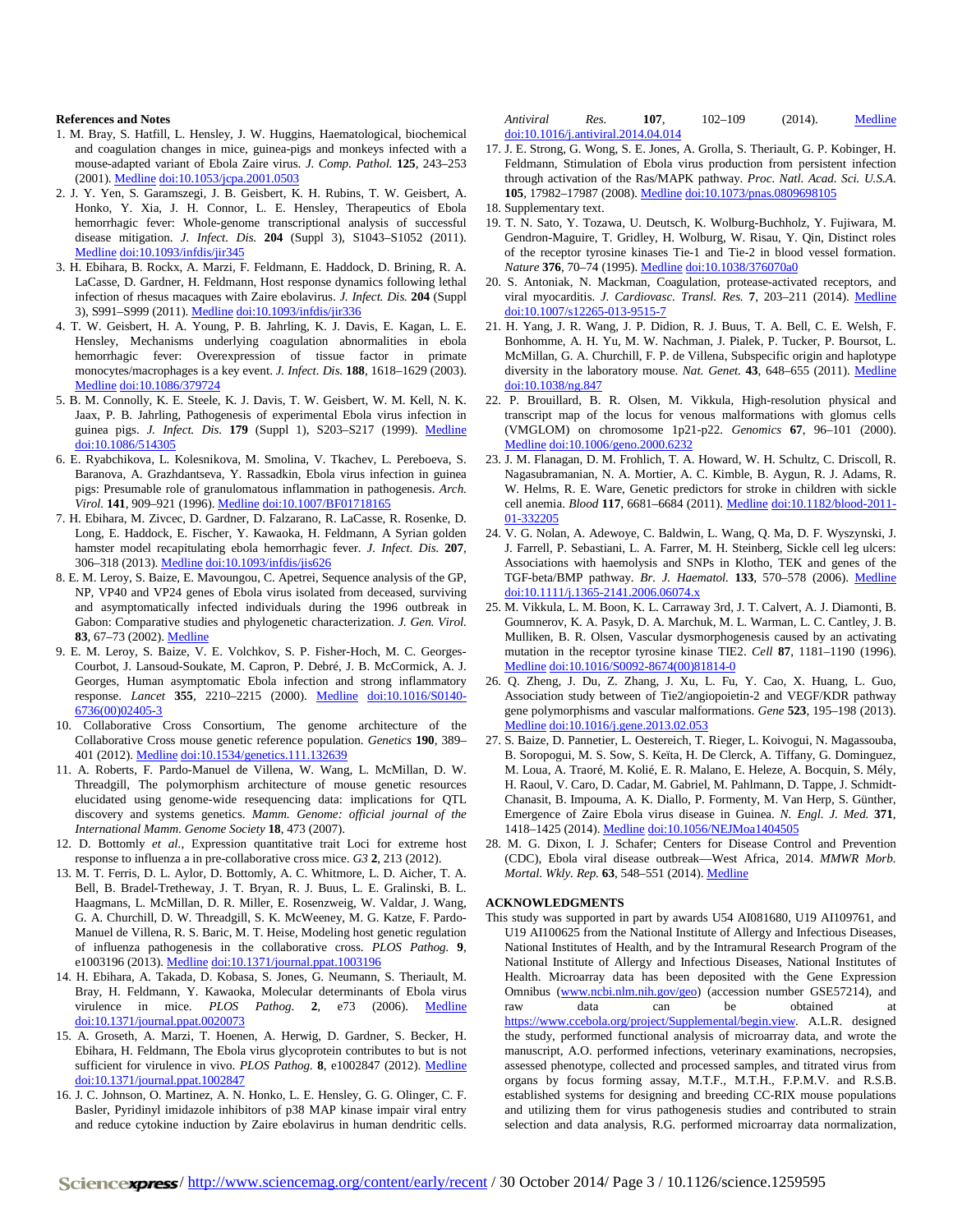batch correction, and differential expression analysis, S.M.K. and J.M.W. performed target preparation and hybridization of microarrays, R.L. coordinated veterinary care for experimental animals, D.P.S. performed histopathological staining and analyzed the histopathology data, F.F., D.S., and E.H. assisted with mouse procedures in high biocontainment, M.J.T. and R.G. performed sequencing and subsequent analysis of viral RNA, A.F. performed functional analysis of microarray data, P.S. quantified viral RNA by quantitative PCR, M.J.K. edited the manuscript, H.F. and M.G.K. contributed significantly to study design, provided space and infrastructure for the experiments and analysis, assisted in data analysis, and edited the manuscript.

## **Supplementary Materials**

www.sciencemag.org/cgi/content/full/science.1259595/DC1 Materials and Methods Figs. S1 to S9 Tables S1 to S3 Data Files S1 to S7

4 August 2014; accepted 20 October 2014 Published online 30 October 2014; 10.1126/science.1259595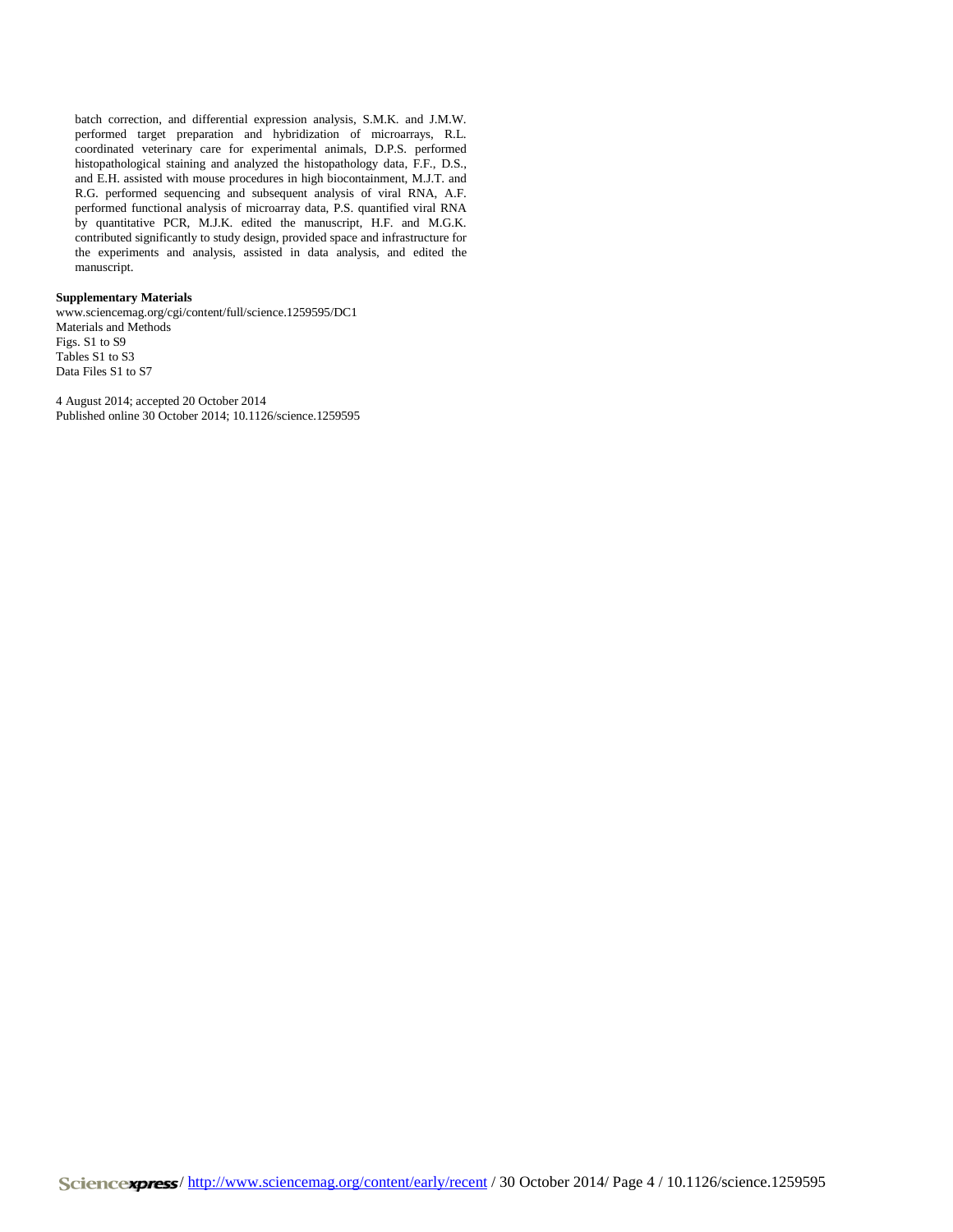| Outcome of infec-     | Frequency of phe- | Phenotypic char-      | <b>CC-RIX</b> line ID   | Mortality (%)    |
|-----------------------|-------------------|-----------------------|-------------------------|------------------|
| tion                  | notype $(\% )$    | acteristics           |                         |                  |
| Resistant             | 19 (9/47)         | 0% mortality          | 15156x1566              | $\boldsymbol{0}$ |
|                       |                   |                       | 3252x8042               | $\boldsymbol{0}$ |
|                       |                   |                       | 5119x8018               | $\boldsymbol{0}$ |
|                       |                   |                       | 3252x8002               | $\boldsymbol{0}$ |
|                       |                   |                       | 8034x8048               | $\mathbf{0}$     |
|                       |                   |                       | 8048x8026               | $\boldsymbol{0}$ |
|                       |                   |                       | 8026x5080               | $\boldsymbol{0}$ |
|                       |                   |                       | 1566x8043               | $\boldsymbol{0}$ |
|                       |                   |                       | 16012x15119             | $\mathbf{0}$     |
| Partially resistant   | 11(5/47)          | <50% mortality        | 18042x3032              | 20               |
|                       |                   |                       | 15156x3252              | 20               |
|                       |                   |                       | 477x16912               | 40               |
|                       |                   |                       | 13140x16680             | 20               |
|                       |                   |                       | 16072x15119             | 20               |
| Lethal                | 17(8/47)          | >50% mortality        | 3032x16188              | 80               |
|                       |                   |                       | 8004x8043               | 60               |
|                       |                   |                       | 8002x3032               | 60               |
|                       |                   |                       | 16188x8005              | 100              |
|                       |                   |                       | 8008x8016               | 100              |
|                       |                   |                       | 16441x8024              | 100              |
|                       |                   |                       | 16912x5489              | 100              |
|                       |                   |                       | 3415x16012              | 100              |
| Lethal with hepatitis | 19 (9/47)         | >50% mortality,       | 8042x16513              | 60               |
|                       |                   | hepatic discoloration | 16513x15156             | 100              |
|                       |                   |                       | 16188x3252              | 75               |
|                       |                   |                       | 13067x16912             | 100              |
|                       |                   |                       | 5489x16557              | 80               |
|                       |                   |                       | 16912x16211             | 60               |
|                       |                   |                       | 16211x13140             | 80               |
|                       |                   |                       | 8024x8049               | 100              |
|                       |                   |                       | 8049x8010               | 100              |
| Lethal with EHF       | 34 (16/47)        | >50% mortality,       | 3609x5119               | 60               |
|                       |                   | severe coagulopathy   | 8018x3154               | 80               |
|                       |                   | (discolored blood,    | 13140x3015              | 100              |
|                       |                   | prolonged blood       | 8016x8034               | 100              |
|                       |                   | clotting)             | 16441x8005              | 100              |
|                       |                   |                       | 8010x16441              | 100              |
|                       |                   |                       | 3032x16441              | 60               |
|                       |                   |                       | 8005x8002               | 100              |
|                       |                   |                       | 3154x3609               | 100              |
|                       |                   |                       | 3609x5489               | 100              |
|                       |                   |                       | 16557x13067             | 100              |
|                       |                   |                       | 16513x16188             | 100              |
|                       |                   |                       |                         | 100              |
|                       |                   |                       | 15155x8054<br>3393x8052 | 100              |
|                       |                   |                       | 8043x8008               | 80               |
|                       |                   |                       |                         | 80               |
|                       |                   |                       | 8048x15155              |                  |

**Table 1. Distribution of phenotypes across CC-RIX lines**. Boldface type indicates CC-RIX crosses used in this study.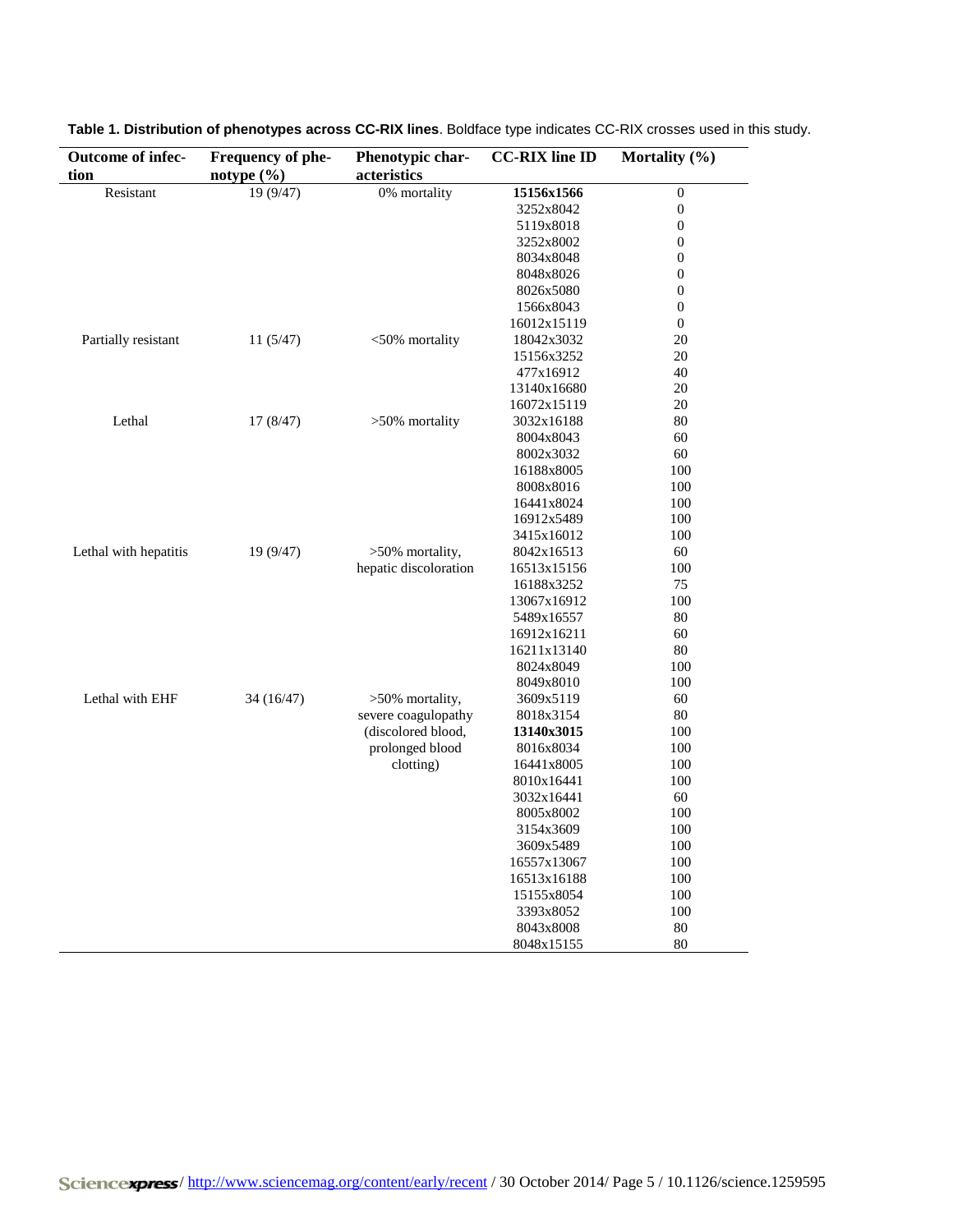

**Fig. 1. Distinct morbidity and mortality following MA-EBOV infection in CC-RIX mouse lines. (A**) Percent of starting body weight over course of infection in susceptible (red squares) and resistant mice (blue circles). Data shown are mean ± SEM from five mice per CC-RIX line. (**B**) Kaplan-Meier survival curve for susceptible (red) and resistant (blue) mice. Five mice were used for each CC-RIX line. (**C** to **F**) Gross appearance of liver at necropsy in uninfected susceptible (C) and resistant (D) mice, and on day 5 post-infection in susceptible (E) and resistant (F) mice.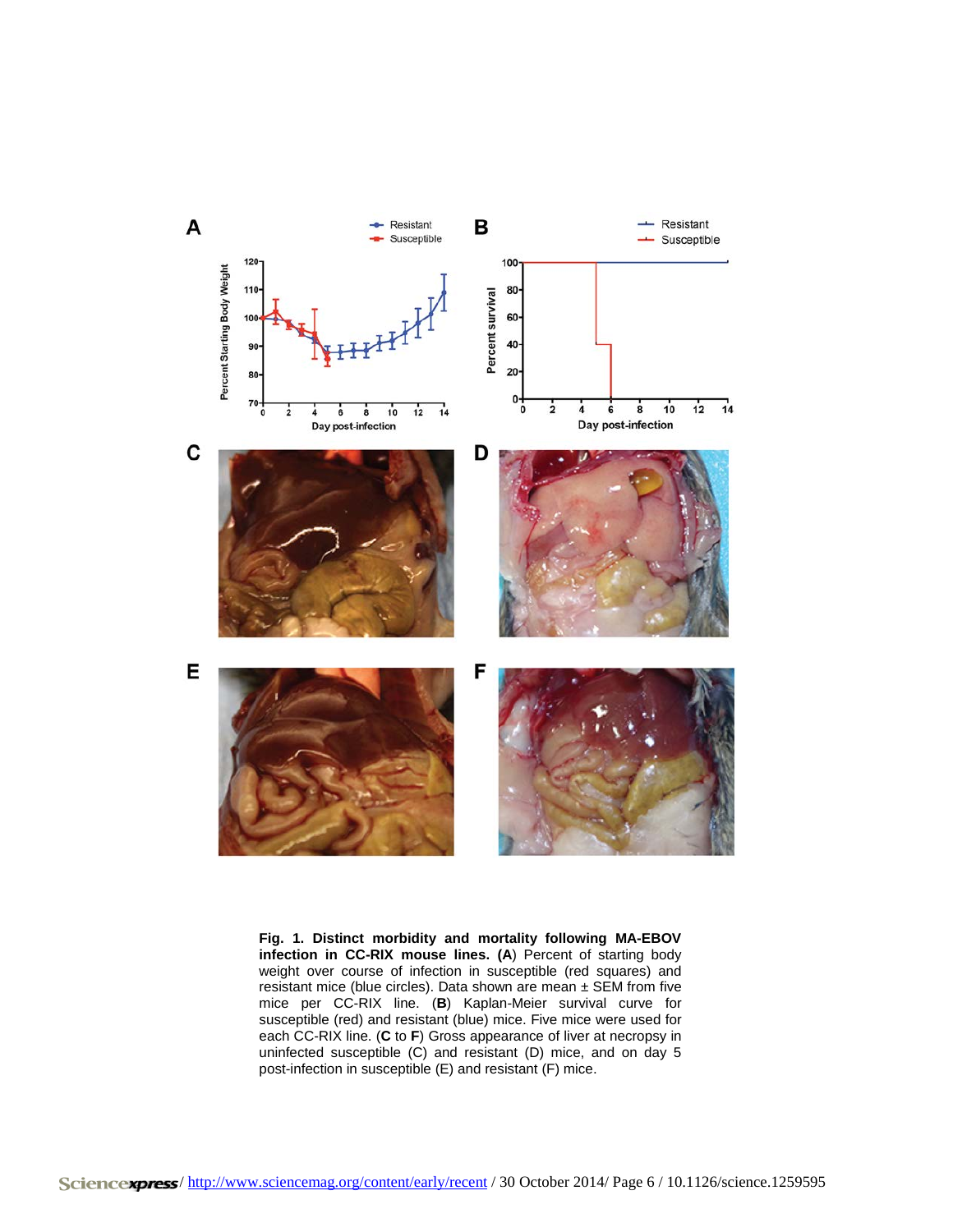

**Fig. 2. MA-EBOV replication in CC-RIX mouse lines. (A** and **B**) Quantitative real-time PCR showing expression of MA-EBOV genomes relative to mouse 18S rRNA in spleen (A) and liver (B). Data shown are mean ± SEM for three mice per time point per RIX line. (**C** and **D**) Titration of infectious MA-EBOV in organ homogenates from spleen (C) and liver (**D**) quantified as focus forming units per milliliter. No infectious virus was detected prior to day 3 p.i. Data shown are mean  $\pm$  SEM from two experiments using 2-3 mice per time point per CC-RIX line. (**E** to **H**) Immunohistochemical staining for VP40 in resistant liver [(E) and (F)] and susceptible liver [(G) and (H)]. Arrow indicates representative hepatocyte morphology (*t* test, \**P* < 0.05).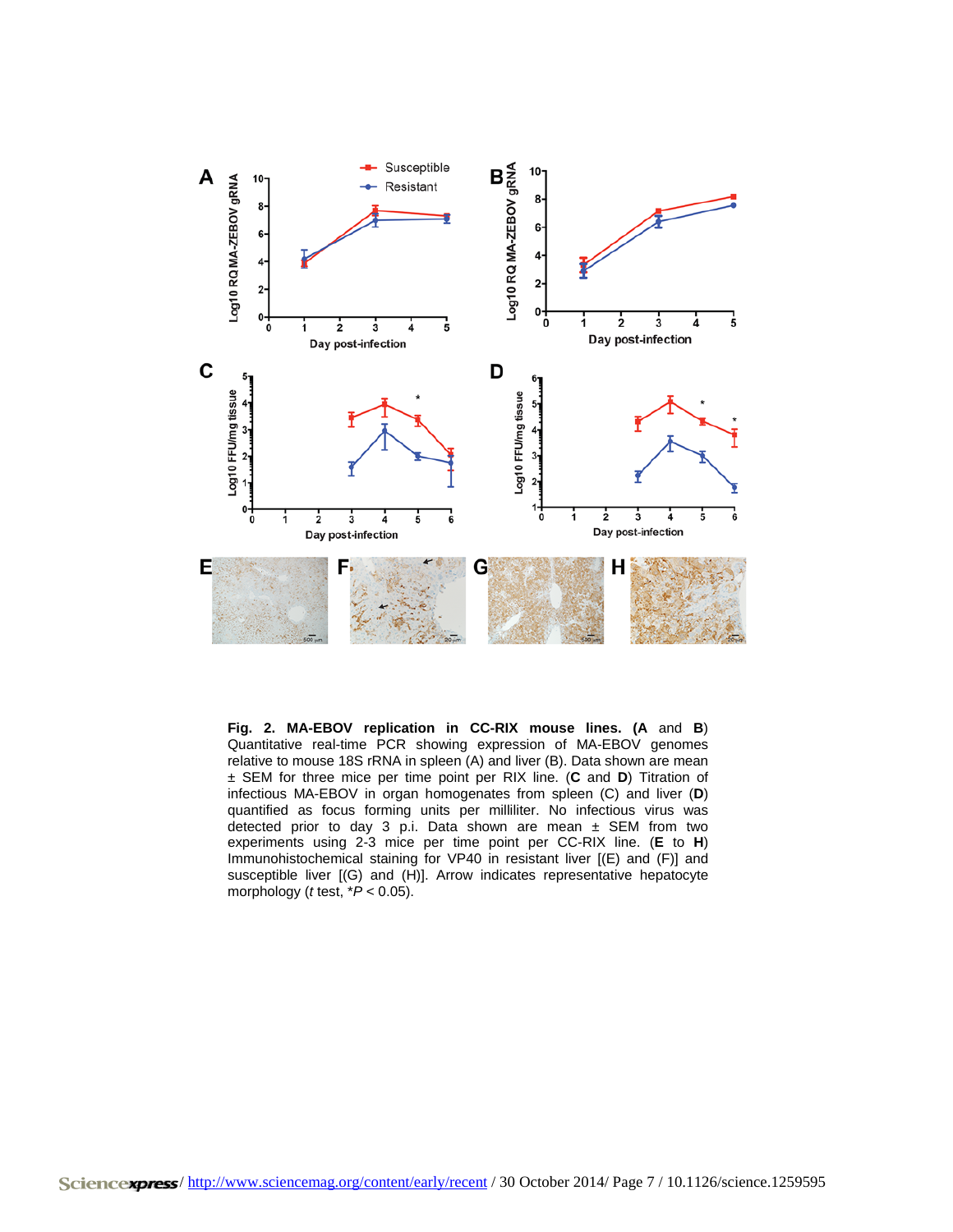

**Fig. 3. Quantification of coagulopathy and hemorrhage in CC-RIX mouse lines. (A** to **C**) Coagulation times in seconds for thrombin (A), prothrombin (B), and activated partial thromboplastin (C) over course of MA-EBOV infection. (**D**) Serum fibrinogen levels in CC-RIX mice over course of MA-EBOV infection. All data shown are the mean ± SEM for 2 experiments including 2-5 animals per time point. (ANOVA with Tukey's HSD post-hoc. \* *P* < 0.05, \*\* *P* < 0.05, \*\*\* *P* < 0.0000001).